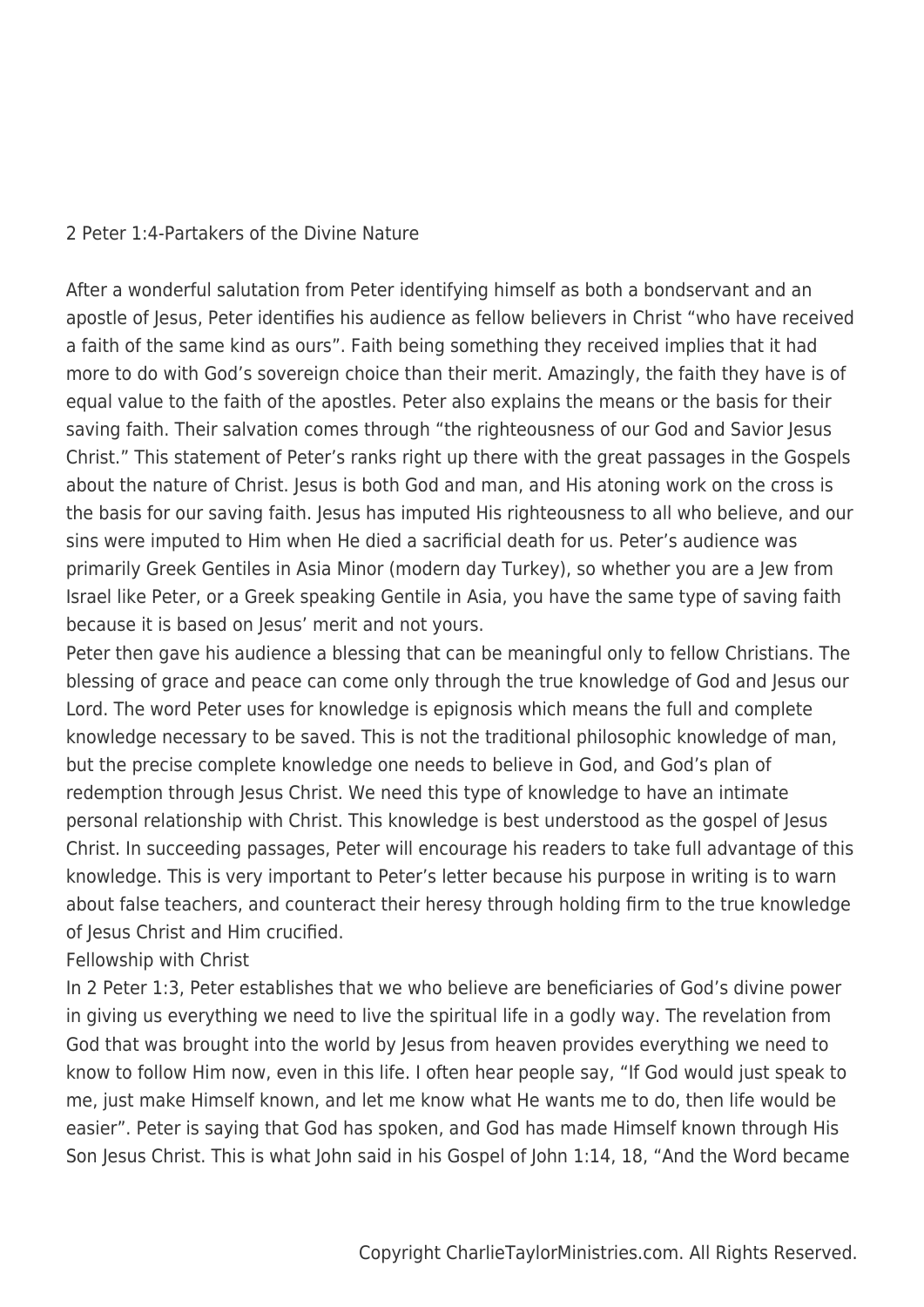flesh, and dwelt among us, and we beheld His glory, glory as of the only begotten from the Father…No man has seen God at any time; the only begotten God, who is in the bosom of the Father, He has explained Him."

Now, Christ has called us who believe to a life of godliness. We were originally called to repent and believe that Jesus died for our sins, the Just for the unjust, and by believing in His atoning work as the only means of forgiveness, we were saved from the penalty of sin. But now that we are forgiven, and have been reconciled to God, we are called to experience the fellowship of Christ now in this life by living in concert with Him. By His "glory" and His "goodness", He has granted to us magnificent promises pertaining to living in fellowship with Christ now. The promises that Peter wrote about in his first letter were the second coming of Christ, our bodily resurrection, and our inheritances in heaven. The knowledge and belief in these great events give us great hope so that we can persevere in a fallen hostile world. Peter had also stressed the reality of our new birth in Christ. We are new creatures, the old spiritually dead person is no more, but we are alive in Christ. Paul said it well in 2 Cor.5:17, "if any man is in Christ, he is a new creature, the old things passed away; behold new things have come." Part of being a member of the "body of Christ" is a promise to the church that the Holy Spirit will indwell us at the time of our salvation. Through this promise we receive the help that we need in understanding the Word of God, and living the spiritual life. Therefore, with the promises of hope for the future, our present fellowship in Christ, and the leading of the Holy Spirit, we can be sure that we have everything we need to live lives worthy of our calling.

Paul also wrote of this reality in Philippians 4:19 and 2 Cor.9:8, "my God shall supply all your needs according to His riches in Christ", and "God is able to make all grace abound to you, that always having all sufficiency in everything, you may have an abundance for every good deed."

One of the great promises in Scripture pertaining to life here and now is found in 2 Peter 1:4, by the promises of God "you might become partakers of the divine nature, having escaped the corruption that is in the world by lust." How cool is that? Rotten people like us can actually become partakers of the divine nature—here is yet another aspect of God's grace that is beyond our imagination. While dwelling on this passage, and in particular the idea of "partakers of the divine nature", I looked up the Greek word in the original text. It is the word that is usually translated fellowship. Therefore, Peter is not saying we can become divine like some goofy new age religion. He is saying that we can become fellowshippers (I know that is not a real word) with Christ. We can act like Him, exhibit His qualities, and He can be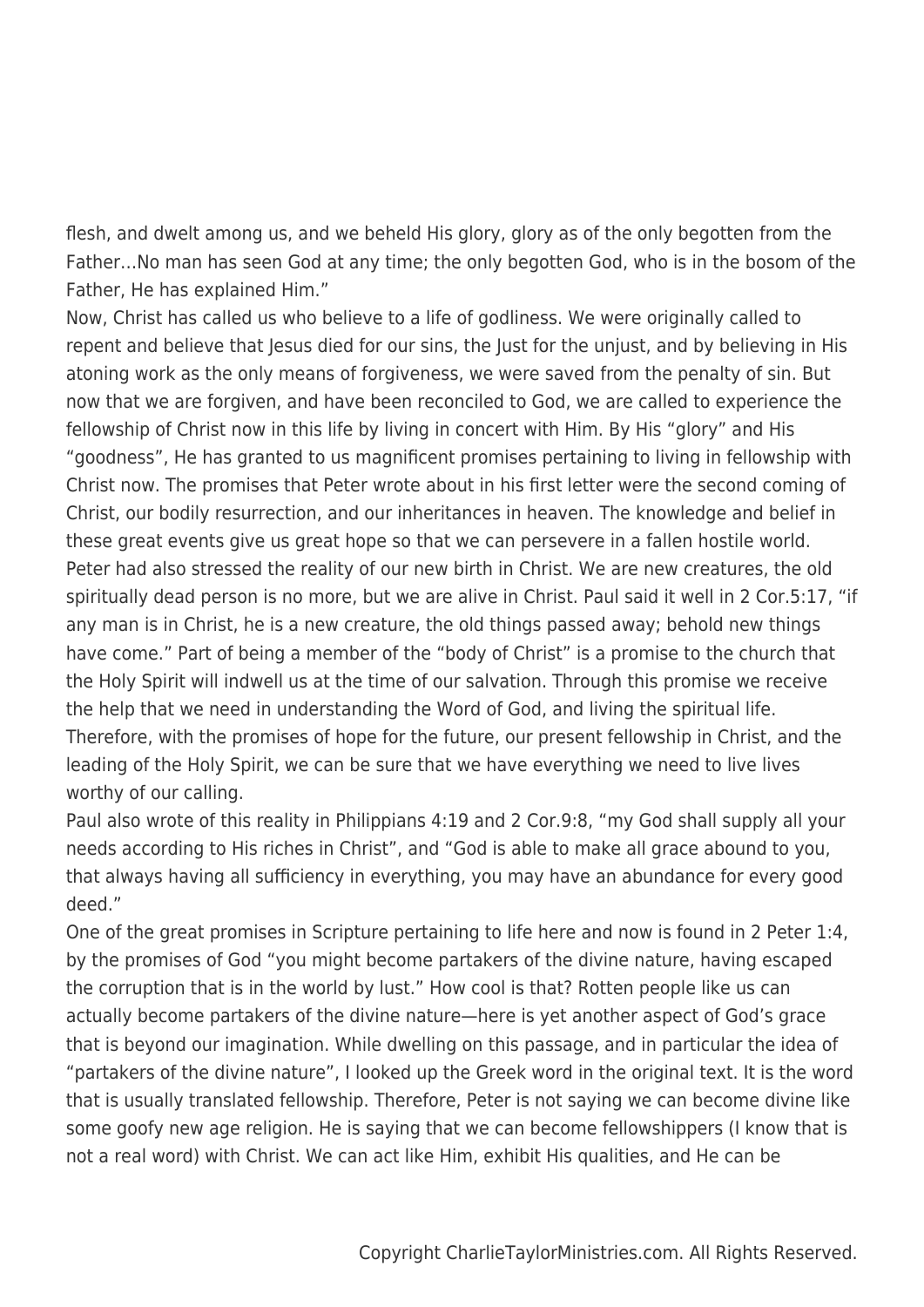revealed through our lifestyle. We can share in His moral victory over sin. We can not only wear those WWJD bracelets, but actually do what Jesus would do. Another way of looking at it is through what Peter wrote at the end of v.4, "having escaped the corruption that is in the world by lust." This is the negative counterpart of being partakers. We are no longer to be dominated by the corruption and the lust that is common in the fallen world and these mortal bodies. The world's corruption is driven by evil desires, but we have escaped that corruption through our partnership with Christ.

Keep in mind that this is no passive automatic thing. That is why Peter will stress the command in verse 5 and again in v.10 to "apply all diligence", and "be all the more diligent". All the resources are made available by God, but it requires every bit of attention and hard work we can muster as well as the constant faith in the promises of God to cultivate the seven virtues that Peter lists in 2 Peter 1:5-7. This is also why Peter speaks of a process, and the potential of it by using the verb tense in v.4 of "you might become partakers". As believers cultivate and develop these seven virtues, they are working towards becoming partakers.

Peter's expectations are that they will progress in these virtues and work towards becoming partakers, but if they are not growing, Peter has a pretty good idea why. In v.9, Peter says it is because they are spiritually blind because they have forgotten their purification from their former sins. They need to be diligent to always remember the precious blood that was shed for them—the awesome price that God paid for the forgiveness of their sin. It is common to the nature of mankind to forget all that God has done for them. We get distracted by all the stuff and frenetic activity in the world. Jesus said it well in the parable of the soils, "the man who hears the word, and the worries of the world and the deceitfulness of riches choke out the word, and it becomes unfruitful."

## The Prodigal Son

This passage reminds me of the parable of The Prodigal Son. When the wayward son repented and came back to the Father confessing his sin, and asking forgiveness; he left or escaped "the corruption that is in the world by lust" (as Peter would put it). The son was restored, reconciled, and given his fathers ring signifying that he was a sharer, a participant, even a "partaker" in the family of God. Now what was left was to just live like it or experience it.

# Compare Ephesians 5:18

In Paul's letter to the church at Ephesus, Paul wrote something similar to Peter's message in 2 Peter 1. Beginning in Eph.5:15, Paul told them to be careful how they live. Make the most of